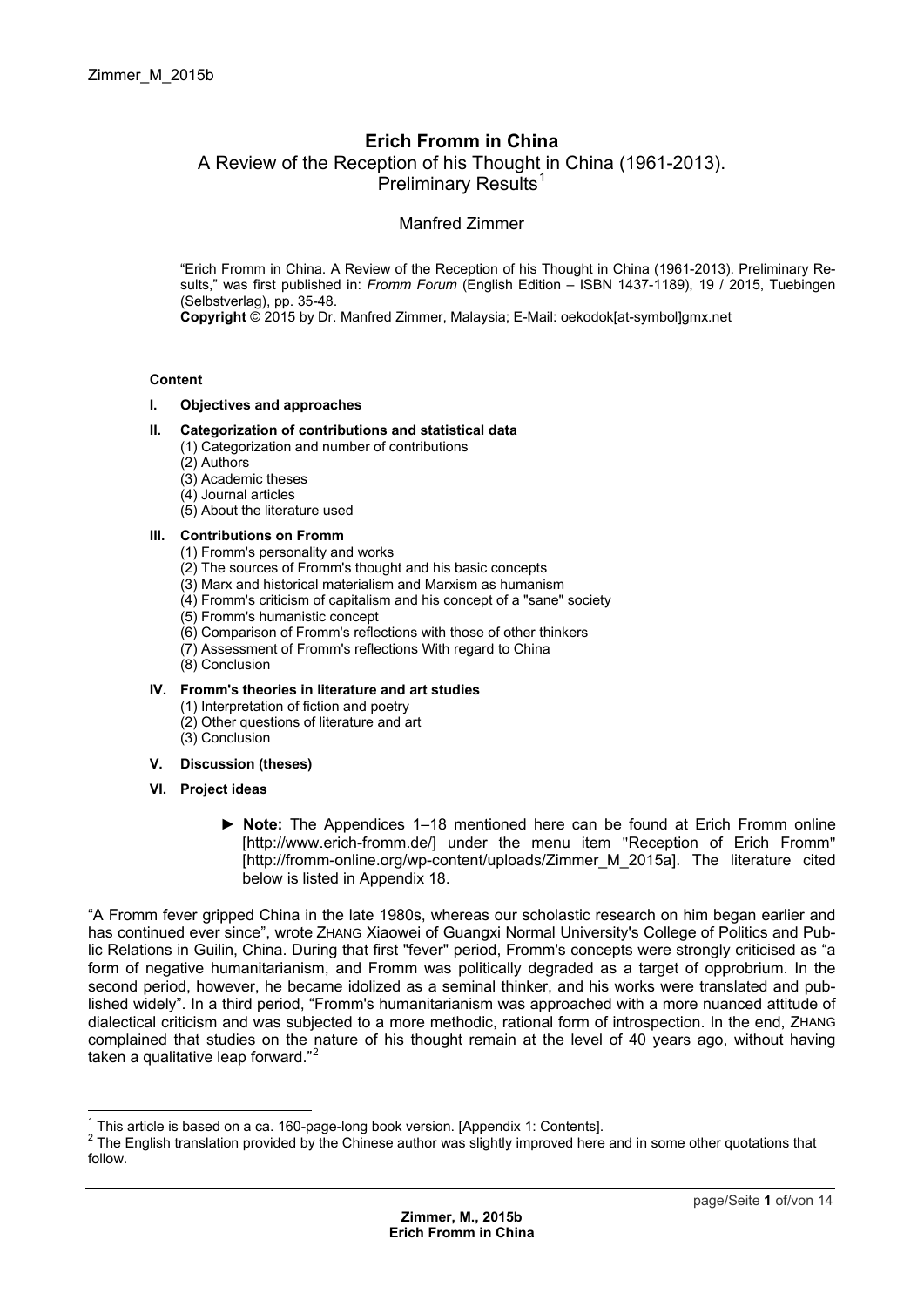The quotations above date from 2006, whereas Frommian thought had already become established in China in the mid-60s, at approximately the same time as the Cultural Revolution (1966). It is quite conceivable that Fromm was defamed in China at that time. This was the case, after all, with humanistic, West-Marxist thinkers, who were stigmatized at that time along with everything else from the West. Another possible reason for this could have been Fromm's implication that the Maoist Chinese regime had *aggressive tendencies* which, in conjunction with China's *economic isolation* and *political humiliation,* could finally trigger an atomic war against the western powers.

## **I. Objectives and approaches**

I discovered the above-mentioned C[h](#page-1-0)inese author's article on the Internet more or less by accident. It made me curious and was for me a reason to devote myself more intensively to the reception of Fromm's thought in China, especially since almost no works of Chinese authors about Fromm were to be found in the Erich Fromm Archive (as of June 2012). The initial objective of the present work was therefore to give an overview of the subjects and contents covered by Chinese authors in their contributions on Erich Fromm as well as to provide a data record for every single contribution.

Even in the initial phase of this research, however, it became apparent that the number of contributions available online would be much higher than expected. This led to the next goal—to review contributions that could and should be analysed as representative examples. It also seemed possible that the results of this research would generate ideas for further projects.

With these goals in mind, I carried out from June 2012 thru May 2013 a serious of literature searches in different online databases, specializing on China in the process. In doing so, I restricted myself to databases that were available without charge and required no institutional affiliations. Of the many databases,  $CNKI<sup>2</sup>$  (China Knowledge Resource Integrated Database KNS) quickly proved to be the largest and most userfriendly.

I downloaded all free abstracts of the [c](#page-1-1)ontribu-

 $\overline{a}$ 

tions. If they were not translated into English by Chinese authors themselves (and this was the case up to fifty percent), I used automatic Chinese-English translation software. For reasons of time and costs, I did not download and analyse full texts, which existed almost exclusively in Chinese. Because of this approach and the "short life" of Internet data, the results presented here are only preliminary, especially with regard to statistical analysis.

## **II. Categorization of contributions and statistical data**

## *(1) Categorization and number of contributions*

As of 17 May 2013, approximately 1,360 contributions by Chinese authors were to be found in relation to Erich Fromm [Appendix 2]. About 480 of these contributions were *about* Fromm, including almost 100 academic theses (89 master's theses, 8 doctoral dissertations) (*Category 1*). In addition,

#### L **CONTRIBUTIONS ON ERICH FROMM**

#### 1. ERICH FROMM AND HIS BASIC REFLECTIONS

- Family and social background in Fromm
- Psychoanalysis and Marxism / Analytic social psychology
- Dynamic character concept and social character
- Human nature

#### 2. MAN AND SOCIETY

- The social unconscious
- Escape from freedom
- Alienation
- Alienation of consumer behaviour
- Criticism of capitalism and "sane" society /
- Humanization of technological society

#### 3. THEORY AND PRACTICE OF HUMANISM

- Marxism and humanism
- Humanistic psychoanalysis
- Humanistic ethics
- Religion
- Education
- The art of loving
- II. CONTRIBUTIONS ON ERICH FROMM'S THEORIES TO LITERATURE AND ART STUDIES
	- Interpretation of fiction and poetry
	- Other questions of literature and art

III. CONTRIBUTIONS MENTIONING ERICH FROMM

more than 100 contributions dealt with the interpretation of fiction and poetry with the aid of Frommian social psychological concepts (*Category 2*)*.* Finally, Fromm was only *mentioned* in ca. 770 contributions (*Category 3*).<sup>3</sup>

<sup>1</sup> Erich Fromm, *May Man Prevail?*, New York 1961, pp. 163f. (Erich-Fromm-Gesamtausgabe in zwölf Bänden, edited by Rainer Funk, Deutscher Taschenbuch Verlag, München 1999, Volume V, page 138f.) Fromm pleaded for admission of the country to the *United Nations* and for China's *free trade*. These aims were met in 1971 and 2001.

<span id="page-1-1"></span><span id="page-1-0"></span><sup>2</sup> http://oversea.cnki.net/kns55/default.aspx. A last data retrieval took place—unless otherwise noted—on March 28, 2015.

 3 More recent statistical data see *Zimmer, M., 2015*, table 1, page 17 [http://fromm-online.org/wpcontent/uploads/Zimmer\_M\_2015].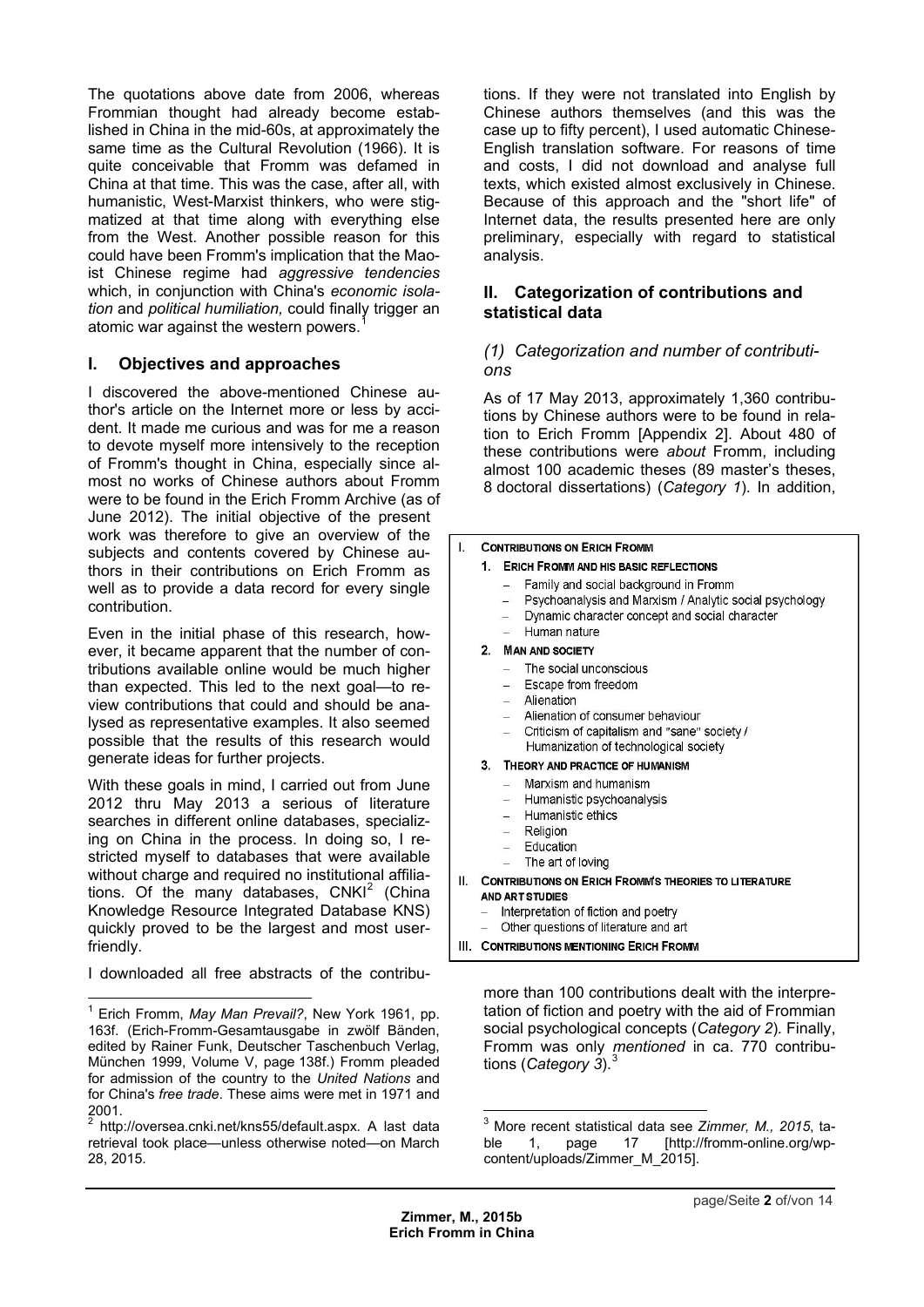Category 1 was divided in turn into the following three *thematic areas:* 

- (1) Erich Fromm and the basic concepts of his thought,
- (2) the individual and society in Fromm's thought,
- (3) the theory and practice of humanism in Fromm's thought.

These thematic areas were then subdivided into *thematic groups* according to the subject matter of the corresponding contributions

(*Illustration 1*)*.* 

Most of the academic theses and journal contributions which were found had to do with Fromm's idea of "escape from freedom", followed by "alienation / consumption alienation", "humanistic ethics", "the Art of Loving", "the dynamic character concept and social character" as well as "criticism of capitalism and 'sane' society". The fewest contributions had to do with "the social unconscious", "humanistic psychoanalysis", "educa-

tion", and "religion". Again with regard to the academic theses, most titles were related to such thematic groups as "human nature", "the art of loving", "escape from freedom" and "alienation" (including "alienation of consumer behaviour"), whereas the smallest number had to do with "religion", "humanistic psychoanalysis" and "Marxism as humanism". (*Illustration 2, page 4* and [Appendix 2a]

<span id="page-2-1"></span><span id="page-2-0"></span>The number of contributions regarding Fromm increased from year to year over the years 1977- 2012; this was largely due to numerous contributions which merely mentioned Fromm [Appendix 3]. A search carried out by entering last names in a title search in the CNKI database found similar numbers of works about Fromm (487) and about the Frankfurt School (480). That was more than the numbers of works about *Max Horkheimer* (35), *Wilhelm Reich* (50) or *Theodor W. Adorno* (205), but fewer than the numbers of works on *Herbert Marcuse* (804), *Abraham Maslow* (974) or *Sigmund Freud* (1.383). (For comparison: almost 50,000 works were published about *Mao Tsedong*  and almost 80,000 about *Karl Marx*) [Appendix 4].

# **Illustration 2**<sup>4</sup>

# *(2) Authors*

Some authors were more pro[lifi](#page-2-0)c than others in writing about Fromm. For example, *KONG Wenqing*, who wrote his doctor's degree on *Fromm's moral philosophy* in 2007 also wrote between 2000 and 2008, in addition to his dissertation, numerous journal contributions on different topics connected both with Frommian ethics and with "Fromm's Jewish roots", as well as on religion, freedom, and human nature. (2006a). *DENG Zhiwei* also wrote a



doctoral dissertation on Fromm's ethical concepts (2008a) and has published many articles on this topic, including a paper about the approach of the Frankfurt School to the ecological crisis (2008b).

Finally, *FANG Xingfu* should be mentioned. He presented his doctoral dissertation on Fromm's "hominology" in 2008 and has published papers on consumption, character, and alienation in Fromm's thought as well as on literature interpretation with the use of Frommian concepts. [Appendix 5]

## *(3) Academic theses*

The *academic theses* found in this study were written at ca. 80 different universities.<sup>5</sup> In some cases, several academic theses on Fromm and/or the application of Fromm's socio-psychological concepts to literature and art were written at one and the same university. Among these ar[e](#page-2-1) for example the *Jilin University, w*ith 13 works, and the *Heilongjiang University* with 11. [Appendix 6]

The field of "Marxist philosophy" predominated in the academic theses *on* Fromm, (41 references).

 4 More recent statistical data see *Zimmer, M., 2015*, page 18 [http://fromm-online.org/wp-content/uploads- /Zimmer\_M\_2015].

 $5$  There were more than 2,000 colleges and universities in People's Republic China in 2012 according to the Chinese Ministry of Education; see: Wikipedia German [http://tinyurl.com/qbab2h9]; Wikipedia English [http://tinyurl.com/phnm3yr].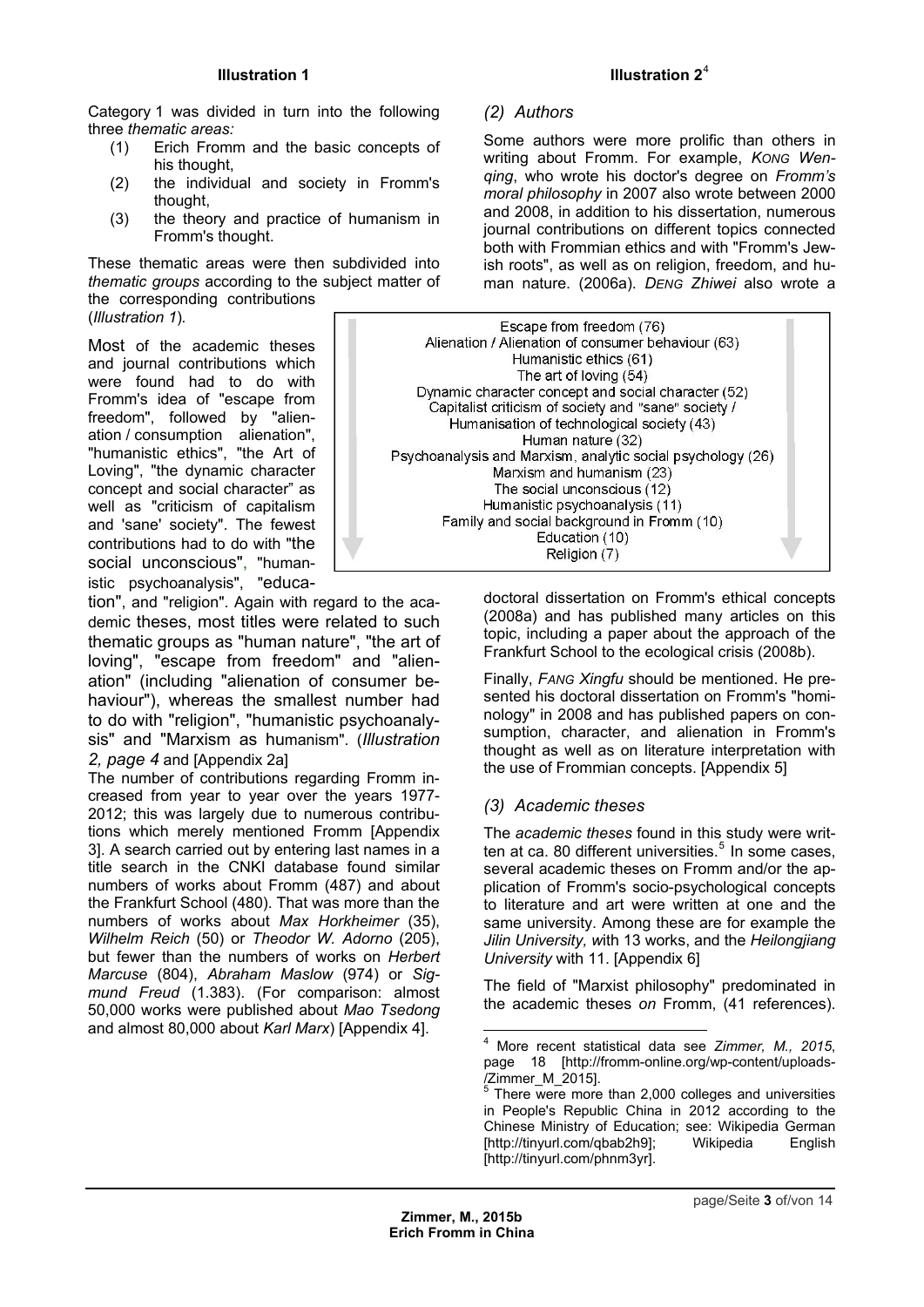Next came frequent mentions of "foreign philosophy"(16), "ethics" (13), and "the philosophy of science and technology". Numerous other subjects were also discussed, including, among others, "Marxist theory and ideological and political education", "mental health education", "sociology", and "basic psychology". With reference to the academic theses on *literary and art studies,* the specialized field of "English language and literature" was at the centre of attention (39 references), followed by subjects like "comparative literature and world literature" (11), specialized fields like "literature and art" (3), and subjects like "Russian language and literature" (1) and "Chinese modern and comparative literature" (1).

Many of the academic theses had downloadable English contents. A sample layout of a doctoral dissertation is shown in Appendix 7*,* and Appendix 8 shows the reproduced title pages of a Master's thesis.

# *(4) Journal articles*

The authors reviewed here published their articles in numerous different scientific and non-scientific journals.<sup>6</sup> More than 500 journals with articles about Fromm or mentioning him were found in the field of literary studies. About 100 further titles were found in journals about philosophy and the social s[cie](#page-3-0)nces. These were followed by more than 60 different titles in journals about education and pedagogy though the contributions often did not refer to educational topics. The authors usually had a specialized background in the areas of Marxist philosophy and the social sciences. Apart from that, there was a great variety of subject areas such as "political science", "law", "economics", "sociology", "ideological and political theory" as well as "liberal arts" and "journalism".

Some journals, like the *Journal of Harbin University* (seven articles) published more than once about Fromm. Many contributions were only one or two pages long. The average length of scientific articles reached four pages in Chinese writing, which would be ca. 5-6 pages with a Latin alphabet. The longest scientific journal article had a total of 21 pages.<sup>7</sup> The oldest article dated from 1961 and dealt—evidently in cooperation with non-Chinese authors—with the Neo-Freudian School's theory of personality (HALL et al., 1961).

As wit[h](#page-3-1) the academic theses, English abstracts of journal articles were also found; these had been translated in some cases by the authors themselves from the Chinese or were products of automatic translation services [Appendix 9]. The title pages on these journals tended to change repeatedly and were sometimes truly colourful and full of fantasy—even for scientific journals [Appendix 10].

# *(5) About the literature used*

The *primary literature* most frequently quoted in academic theses consisted of Fromm's books "Escape from Freedom" (1941a ${}^{8}$ ) "The Sane Society" (1955a) and "The Art of Loving" (1956a). With only a few exceptions, all individual editions published in English and all books in the "Erich Fromm Com-plete Edition" were quoted<sup>9</sup>[.](#page-3-2) Many quotes were based on a book entitled "The Love of Life" (2000, 1988). The book "Dialogue with Erich Fromm" (1966), in which conversations between Fromm and the social psychologist *[R](#page-3-3)ichard L. Evens* are presented, was also quoted. In addition, anthologies like "The Art of Being", edited by *Rainer Funk*  (1993), or collections translated into Chinese, e.g. the "Fromm Book Selection" (1989) or "The Fromm Collection" (1997) were also found. Many authors also quoted from Fromm's numerous other publications, for example "Let Man Prevail—A Socialist Manifesto and Program" (1960b), "You shall be as Gods" (1966a), or "On Disobedience and Other Essays" (1981). Apart from these books, the authors also used book contributions like "Summerhill-For and Against" (1970) or journal contributions like "Love and Its Desintegration" (1956z). With regard to books, the authors often fell back on editions translated from English into Chinese. Besides official, licensed translations (listed on the Erich- Fromm-Website<sup>10</sup>, [Appendix 11a]), nonofficial, unlicensed translations were also used. Among these are, for example, "The Forgotten Language" (1951a / 2001), "Anatomy of Human Destructiveness" (197[3/2](#page-3-4)000), and "The Crisis of Psychoanalysis" (1970a / 1988) or the book already mentioned above, "The Love of Life" (1988, 2000) [Appendix 11b].

An indispensable body of *secondary literature on Fromm*, often quoted by the Chinese authors, is found in the writings of *Rainer Funk*, for example his dissertation "The Courage to Be Human" ("Mut zum Menschen", 1982), which is also available as

[http://www.erich-fromm.de/].

<span id="page-3-2"></span>**EXECUTE 10**<br><sup>6</sup> The total number of academic journals in the field or "Arts and humanities" was about 3,100; see CNKI. Retrieved from http://tinyurl.com/ohxf4us (September 17, 2013).

<span id="page-3-4"></span><span id="page-3-3"></span><span id="page-3-1"></span><span id="page-3-0"></span><sup>7</sup> "Fromm's life and the developmental background of his radical socialist humanism" (ZHOU Lianqing, 2003).

  $8$  The letters next to the years refer to data in the Erich Fromm Complete Edition (Volume X, pp. 373-479 and data found on the Erich-Fromm-Website [http://www.erich-fromm.de/].<br><sup>9</sup> Unfortunately, there is atill n

Unfortunately, there is still no English translation of the German Erich Fromm Complete Edition in existence today. This German edition includes a one-of-a-kind index of all writings by Fromm and many comments of the editor that are apt to avoid misunderstandings of Fromm's terms and concepts.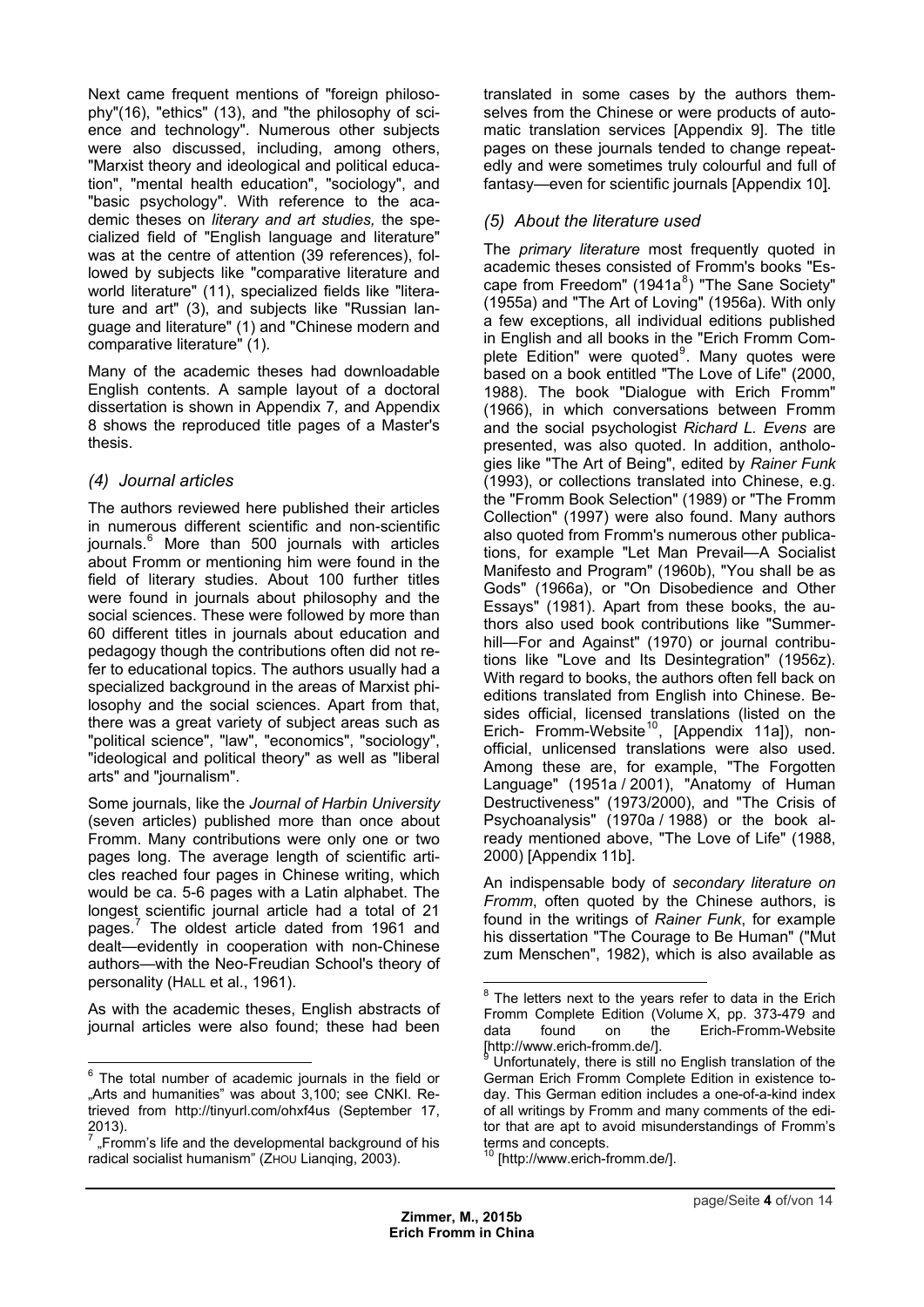a book in English. Other contributions of his such as "Erich Fromm's Approach to Psychoanalysis" (2000v) or "Young People and the Post-modern Character" (2004a) were also quoted. Many other authors like *Romano Biancoli*, *Sandra Buechler*, *Adir Cohen, Gerhard Knapp*, *David Riesman* and *Helmut Wehr* were also mentioned These examples show that the authors also made use of the possibility of downloading from the Erich Fromm Homepage and in this way profited from contributions from the English version of the *Fromm Forum*  journal. Finally, they also took advantage of material found in the different Fromm biographies in English.

The *secondary literature,* which does not refer to Fromm, consists especially of writings by and about *Marx/Engels* and Marxism in Chinese translation. In general, the edition of "Marx, Engels, Lenin, Stalin Writings" (2001) drawn up by the "Compilation and Translation Agency of the Central Committee of the Communist Party of China" was often quoted, along with a translation of Marx's "Economic and Philosophical Manuscripts" of 1844. Less frequently named were writings by and about *Freud.* The main works of the leading authorities *Kant*, *Hegel* and *Heidegger* have been

translated into Chinese and were also used, as were the works of *Schopenhauer* and *Nietzsche*—extending all the way to members of the Frankfurt School like *Max Horkheimer*, *Herbert Marcuse* and,

 $\overline{\phantom{a}}$ 

in the present day, *Jürgen Habermas*.

## **III. Contributions on Fromm**

The authors mentioned here worked on "classical" Frommian subjects according to their professional backgrounds and their research interests regarding various issues and aspects of discussion. $11$  In most cases, next to characterizations of Fromm's personality and his works (1), numerous specific core issues were important: the sources of Fromm's thought in Marx and Freud, respec[tiv](#page-4-0)ele in Marxism and psychoanalysis (2), Marx and historical materialism, Marxism as humanism (3), the Frommian criticism of capitalism, and his ideas on a "sane" society (4), as well as his humanistic ethics (5). After Marx and Freud, many other thinkers were mentioned because their ideas had been discussed comparatively by Fromm (6). Finally, most authors discussed Frommian concepts in relation to the situation in China, regarding both theory and practice (7).

#### *(1) Fromm's personality and works*

Erich Fromm's characteristics as a person and those of his scientific work were mentioned in the majority of the contributions discussed here, at least in short form (Appendix 13). A small fragment of the academic theses went into the personal, social and time-conditioned circumstances of his life in detail with the aim of explaining the sources of Fromm's thinking (e.g. LIU Chuanqi, 2011). For example, one journal article on "The Jewish roots of Fromm" analysed the influence of traditional Judaism on the framework of Fromm's thought and his basic principles, i.e. as a source of Fromm's theory of human nature and his orientation towards being (KONG Wenqing, 2006a). Another, entitled "The spiritual rhythm of Simone Weil and Erich Fromm", compared Fromm's life and thought with that of the French social philosopher *Simone Weil* (CHEN Zhengshuang, 2006).

*(2) The sources of Fromm's thought and his basic concepts* 

Numerous contributions studied the influence of Marx and Freud as sources of Fromm's psychoanalytic- social psychology. Other sources of Fromm's thought were mentioned less often, for

instance *Bachofen*'s theory of matriarchal rights and Zen Buddhism. The author of a journal article on "The formation process of Fromm's humanistic thinking" explained that Fromm's sociopsychological concept is

not only *a pure fusion of Freudianism and Marxism* but also *integrates* [Bachofen's] *matriarchy theory, Spinoza's Ethics, and Marxism as an amendment to individual psychoanalytic theory* (DAN Huayan, 2009); similar comments are also present in a doctoral dissertation on human nature (HAN Song, 2008).

Fromm disapproved both *Freud's libido theory* and *Marx's exclusive socio-economic orientation* and welded the two together into his own concept. This was described in a journal article on Fromm's moral ideas (LI Shengqong, 1990). According to another article entitled "Fromm's life and the developmental background of his radical socialist humanism", Fromm built his own system of thought on Socialist Humanism by trying to revise both Freud's of pan-sexualism and Marx's traditional theory of "Klassenkampf" (ZHOU Lianqing, 2003). In an article on political psychology, the author posited an integration of Marx's and Freud's theories by Fromm as he tried to link them to his development of political psychology: the author asserts that *this integration not only gave consideration to such dimensions as history, society, economy and psychology, but also incorporated micro- and* 

希 弗洛

Erich Fromm Āi lǐ xī fú luò mǔ (publications usually refer to Fromm's last name)

<span id="page-4-0"></span> $11$  Appendix 12 gives examples of thematic contributions to Fromm's thought on "Human Nature".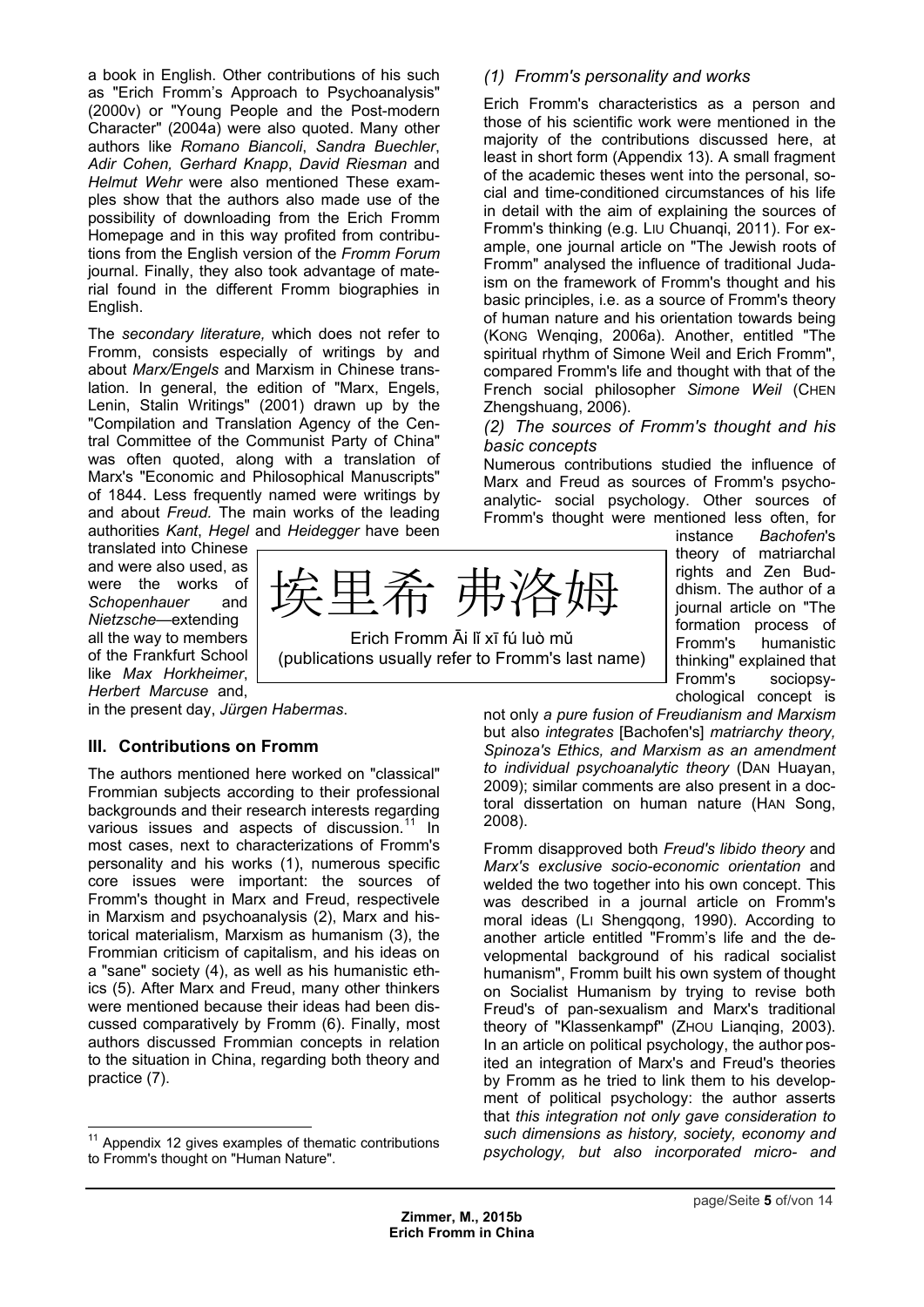*macro-theoretical perspectives, on which Fromm based his theory of social character and created a unique theoretical path to political psychology* (ZHANG Yanyang, 2012).

In addition to Marx and Marxism, *Freud* and *psychoanalysis* were also usually discussed in the context of Fromm's classical issues. For example, Fromm's idea of the *social unconscious* appeared in a doctoral dissertation on the modern history of development of theories on unconsciousness in language. The author's declared aim was to compare Freud's individual unconscious, Jung's collective unconscious, and Fromm's social unconscious in light of cognitive theories on the unconscious. He came to the conclusion that Fromm *combined the biological points of Freud's individual unconscious theories and the societal points of Jungian collective unconscious theories* (MENG Qiuli, 2007). A critical point was presented by another author in a journal article on Fromm's theory of the social unconscious, in which he found that this theory *breaks through the limitations of Freud′s biologic quality of unconscious theory* and provides the possibility of *insight into society to some extent without breaking down the* "*psychology revolution*" *framework of social critique theory* (DAI Guibin, 2001).

One author criticized Fromm in connection with the issue of *love* in the context of psychoanalysis and Marxism. In his article "A misunderstanding between Fromm and Freud—comparative analysis of , Love by Fromm and Freud", he found it problematic that Fromm tried *to transform Freud's psychoanalysis by applying Marxist theory. The reason is that they are not on the same level when talking about love. Whereas Fromm studies true love, the nature of love, and the social conditions of love, Freud describes pathological forms of human love, analyses their pathological causes and conditions, and finds the negative aspects of sexual support of love* (YUAN Weiming, 2010). For this author, *Fromm's definition of love is more mature than Freud's, and his understanding on love is more optimistic.* A similar view is expressed in a doctoral dissertation entitled "Fromm's ethical concept of love", without, however, discussing the abovementioned problematic aspect (HAN Wei, 2010).

## *(3) Marx and historical materialism and Marxism as humanism*

<span id="page-5-0"></span>Marx and historical materialism were central to many contributions, quite apart from their presentation as sources of Fromm's thought and basic principles. This is seen, for instance, with regard to need theory, the social character, and the concept of freedom. One master's thesis on *need theory*  found, for example, that *Fromm's analysis of inheritance and development needs according to* 

*Marx help us to deeply understand the profound meaning of Marxist philosophy* (CUI Hairong, 2011). According to one author's article in *Journal of Nanjing Party Institute of CPC*<sup>12</sup>*,* Fromm described in detail the mechanism of interaction between the economic base and superstructure in relation to his *social character theory*, thus promoting the development of the doctrine of [his](#page-5-0)torical materialism (WANG Mingliang, 2011). The author of a master's thesis on the Frommian *freedom concept*  took the view that Fromm and Marx *had always put freedom, development, refinement and dignity at the centre* and both *highlighted the great humanitarian spirit* from which *we should learn* […] *in particular*. However, crucial differences between the freedom concepts of both thinkers are to be found in their views on human nature and human needs as well as in their thought about alienation and/or the ideal state of society. A comparative analysis would make possible a better *understanding of Marx's freedom* concept. That in turn would have *significant meaning for practice and would function as a model with regard to our life* (QIAO Yajun, 2009).

The authors of several works, including a doctoral dissertation and a master's thesis, studied Fromm's humanistic interpretation of Marx, based for the most part on the book "Marx's Concept of Man" (1961b) and on Marx's early "Economic and Philosophic Manuscripts" (1844), which were used by Fromm in this book. The humanistic interpretation of Marx was a moot topic among most of the authors: on the one hand it was described as untenable: *Fromm totally ignores the thought change in Marx's later period*, wrote the author of a doctoral dissertation (CHAI Tingting, 2008). A similar opinion was represented also by ZHANG Heping (2004) in an article about the "concept of alienation in Marcuse and Fromm": […] a *humanitarian use of*  "*alienation" represents a feature of Marxist philosophy in 1844 which is not representative of the mature Marx.* Another author argued against that view: *Fromm, a well-accepted western Marxist, views Marx's humanistic thought as the revolution of humanism science, and gives a creative and true explanation of it* (CHEN Yunyun, 2009).

## *(4) Fromm's criticism of capitalism and his concept of a "sane" society*

Besides Marxism and psychoanalysis, Fromm's critique of capitalism, together with his ideas on a "sane" society, surfaced very often in the authors' contributions. On the one hand, Fromm's criticism of capitalism provided the authors with data for analysis and for an understanding of the life situation in modern Western industrial societies. While this led to reasoned comments on Fromm's hu-

 12 Communist Party of China.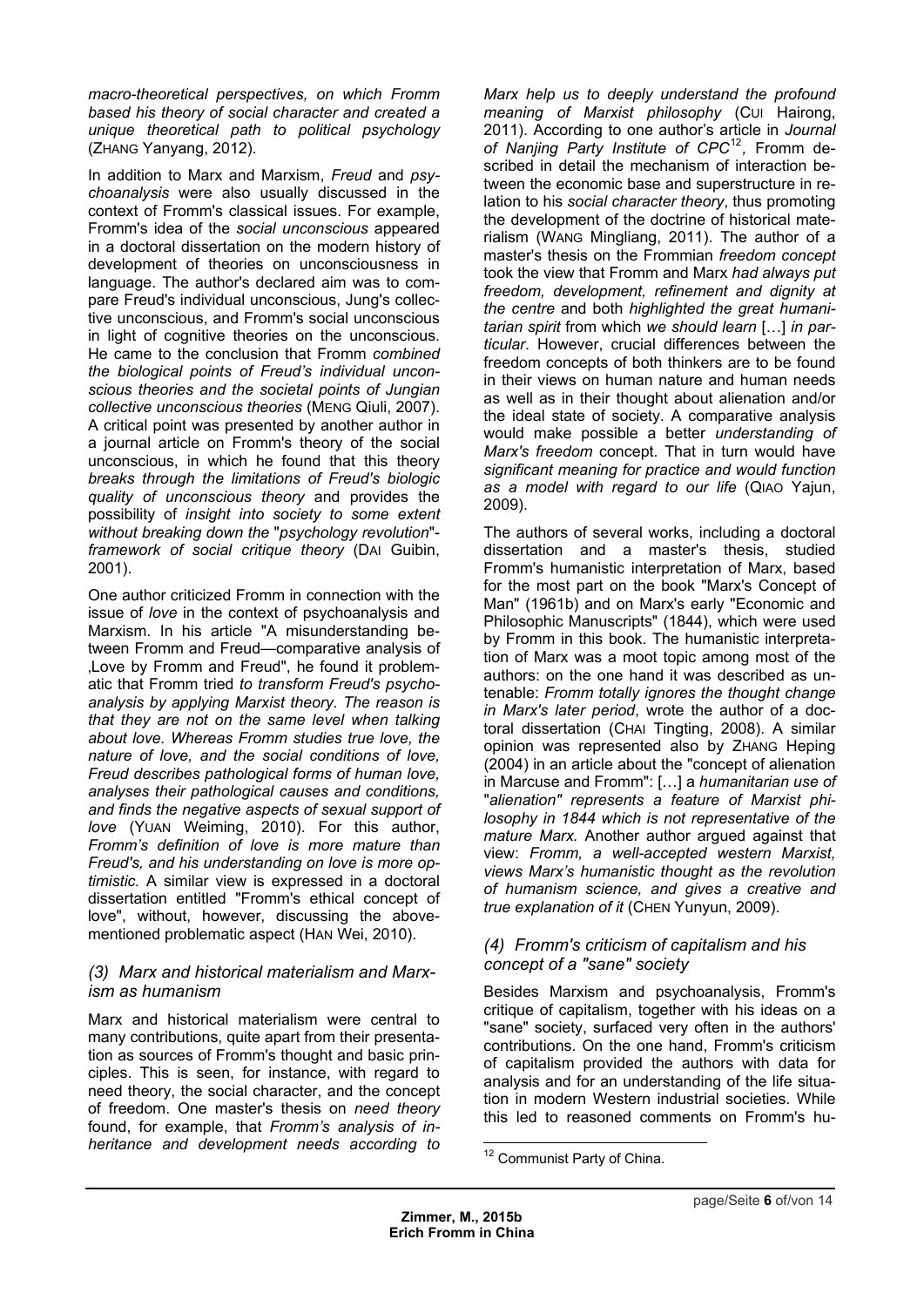manistic understanding of Marx, *it also provides a theoretical weapon for understanding and analysing capitalist society comprehensively and objectively* (CHAI Tingting, 2008). Fromm's concept of *social character* was described as a *powerful weapon for criticizing and evaluating capitalist society* (ZHU Li, 2009). In his master's thesis on "Fromm's ethical concept of escape from freedom", the author found that *the dialectical relationship between* "*freedom*" *and* "*escape-from-freedom*" is helpful for getting *to understand the current situation of western capitalist society* (TAN Zhaojun, 2011)*.* 

On the other hand the authors confronted the contents of this Frommian criticism with the situation in their own country. Here are three exaples: In a master's thesis on the "Humanistic socialist ideology of Fromm" the author states that Fromm's *analysis of social disorder in capitalist societies and various aspects of reforms carried out there provides a reference and has practical value for our current, ongoing reform* (XIONG Chen, 2011). A master's thesis on "Erich Fromm's 'Sane Society' theory and its meaning for constructing a harmonious society" stated that *our theoretical and practical task is to look into Western theories of social theory* […] *with an analytical, critical and learning attitude, in order to trace Fromm's ideal of* "*the sane society*" *from democratic capitalism to a real, sane, utopian society, that is, a harmonious socialist society* (YE Yusang, 2009). Finally, a third author writes that *Fromm's in-depth analysis on a variety of pathological conditions in real life provides us with a new perspective for examining ourselves and measuring modern society* (HAN Wei, 2010).

Fromm's ideas on *humanistic socialism* or, generally, on the "*sane*" *society* were heatedly discussed by the authors. On the one hand these ideas were welcomed, especially their humanistic aspect. Thus the author of a master's thesis entitled "Fromm's ideas of an intact society and its theoretical origins" described Fromm as *a great humanist scholar who strove to establish life for us in a harmonious society* […] and whose *concern for people is always worth considering and studying* (YUAN Jing, 2011). On the other hand, his ideas were rejected as "humanistic utopia": *His implementation plan for the establishment of a sound society is only a cosmetic repair* [...]. *It failed to touch the roots of capitalist economic and political foundations, so that his so-called socialist ideal is merely a utopian fantasy* (HAN Wei, 2010). His criticism of capitalism was *not profound enough* and his ideas about realizing a "sane" society *neglected the development of productive forces*, criticised one author (YE Yusang, 2009). According to Fromm, *a sane society can only emerge when all factors—economic and cultural—transform simultaneously.* A weak point for one author was that *this body of thought therefore lacks a realistic basis*

(KONG Wenqing 2007c).

## *(5) Fromm's humanistic concept*

Apart from the issues of Marxism, psychoanalysis, criticism of capitalism and the "sane" society, the authors wrote on further subjects in numerous contexts in relation to *Fromm's humanistic concept.*  They perceived this humanism as having been realized in Fromm's personality and work. Fromm was characterised in this regard, for example, in an essay on his "social philosophy": *His fierce criticism and exposé of the evils of modern capitalist society and its morbidity, his tireless work for humanitarian ideals—goodness, justice, freedom, unity, victory and struggle; his uncompromising condemnation of any form of evil, and of the aggressive and violent manifestations of human society: Fromm's writings give people the most intense feeling of his theory of social philosophy, or rather his humanistic concept of social philosophies* (LIU Weimin, 1994).

This concept of Fromm was discussed not only in contributions of a thematic nature, i.e. regarding the *theory and practice of humanism*, but also in contributions to the two thematic areas of *Erich Fromm and his basic reflections* and *Man and Society.* For example*,* in a master's thesis, Fromm's *humanistic theory* was treated as an *ideological basis* for connecting psychoanalysis and Marxism (ZHAO Qiaona, 2011). The following three examples are taken from journal articles. In the context of humanism, Fromm's concept of *alienation of consumer behaviour* and overcoming it by means of *a healthy, humane consumer behaviour* (YAN Fangjie & SONG Dexiao, 2008) as well as the creation of consumer ethics by Fromm (CHENG Guangli, 2008) were both discussed and criticised: *it is necessary to recognize the limitations of its humanism, while at the same time to find out the value of a reasonable theory of consumer alienation and the ideological essence of constructing a harmonious society. Establishing a healthy consumer ethics is important*, the author stated (LANG Minglang, 2009). Finally, the author of a master's thesis discussed Fromm's ideas on a harmonious society as part of a "*humanitarian* [*...*] *global philosophy of human beings*"*, with origins in the long humanitarian traditions of the Orient and the West* in light of Fromm's humanistic ideas (WANG Songping, 2009).

## *(6) Comparison of Fromm's reflections with those of other thinkers*

Numerous contributions dealt with a *comparison of Fromm's thoughts and concepts with those of other thinkers.* Besides Marx and Freud, (*see above, point 3, page 7*) the reflections of *Herbert Marcuse* and *Georg Lukács* were compared with Frommian ideas, for instance in the context of alienation (LAN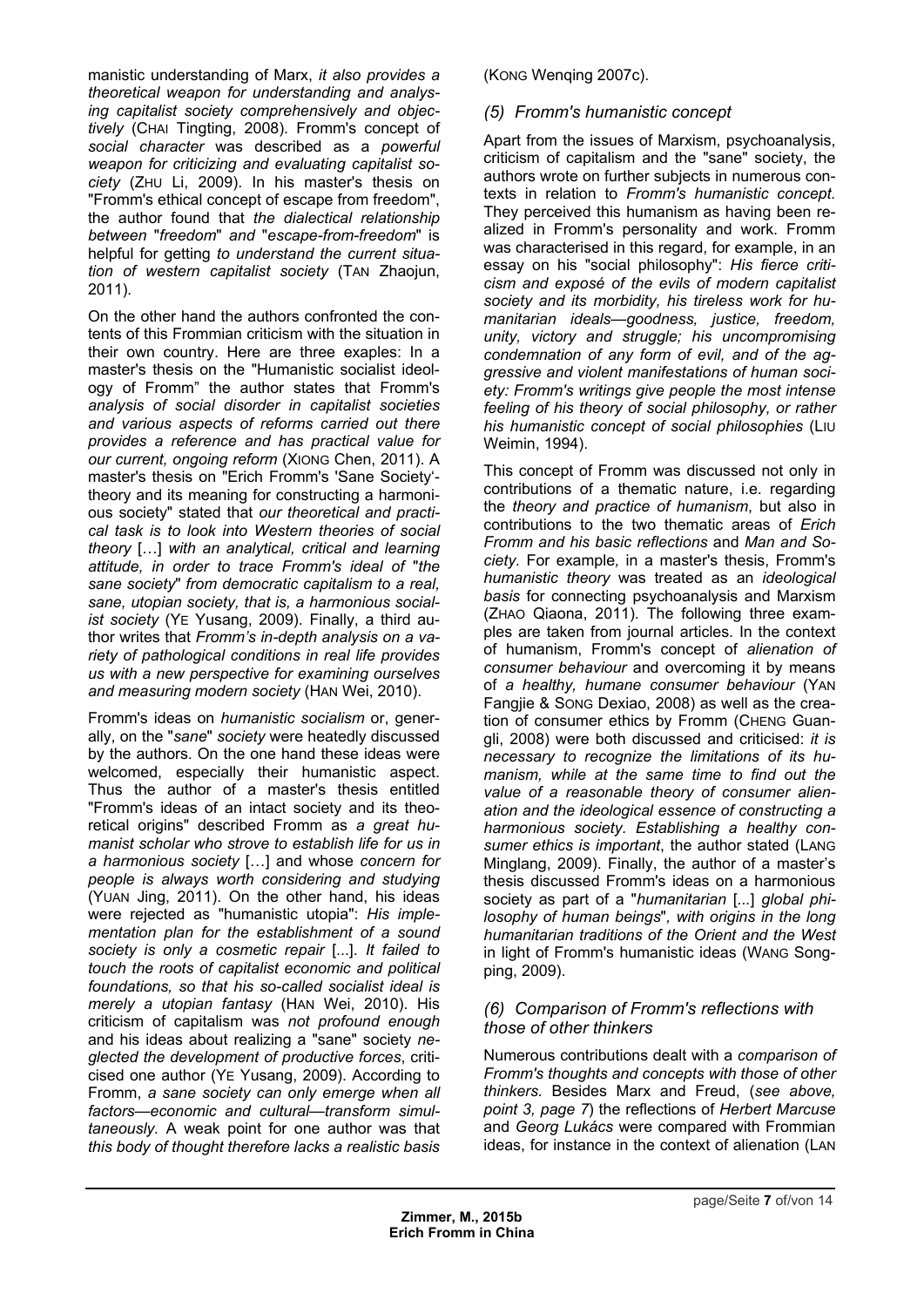Junli, 2004). In the same context, a thinker from present times, namely the French sociologist *Jean Baudrillard*, was also mentioned (HU Guangyi, 2010). Fromm's *freedom concept* was also juxtaposed with the concepts of *Jean-Paul Sartre* and *Isaiah Berlin.* While *Sartre's freedom is essentially a set of free awareness activities, and not reality, Fromm understood freedom as the individual personality's will to get rid of constraints and be independent,* the authors explained (WU Ronghua & GAO Handong, 1996). With regard to Berlin, Fromm's *analysis of escaping from freedom refutes Berlin's belief that negative liberty cannot be transformed into its reversal* (KONG Wenqing, 2006b).

In addition to Western thinkers, seminal Chinese writers were also mentioned. The Frommian *concept of human nature* was compared, for instance, with that of the ancient Chinese Confucian philosopher Mencius<sup>13.</sup> Both believed that human nature is good, albeit with some important differences. For Fromm, *self-consciousness, spontaneous love, and creativity* are part of human's nature. However, *accordi[ng](#page-7-0) to* Mencius*, human nature includes virtue, morality, propriety, wisdom, loyalty and filial piety, which meet the needs of a feudal society: while Fromm thought highly of independence, creativity and affection for oneself and other people, Mencius denied them, preaching instead affection for relatives and respect for people of higher ranks. Fromm asserted that society is obliged to meet the basic mental needs of human beings. But Mencius called on people to abide by the autocratic hierarchy.* (WANG Yuanming, 2007)

Fromm's *theory of social unconscious* (*see above point 2, page 7*) was used in the interpretation of ancient Chinese Taoist philosopher and poet *Chuang Tzu*<sup>14</sup>*.* The Frommian concept, wrote one author, *provides a new perspective for understanding the psychological reasons and cultural connotations of Chuang Tzu's attitude towards Confucian thought. Thi[s](#page-7-1) debate reveals the different understandings of humanity and a struggle for mastery over the social unconsciousness.* (WANG Yonghao, 2007)

## *(7) Assessment of Fromm's reflections with regard to China*

Most of the works reviewed here tried to apply Fromm's reflections to China. They often treated Fromm's theories not only as a source of important impulses for further development of the (Marxist) theory but also as an inspiration for ongoing development in the present phase of social transforma-

<sup>13</sup> 372-289 BC, Chinese name Meng Tzu.

tion (also called "transition"<sup>15</sup>) in China. Among the topics of interest for these authors were the *dynamic character concept and the social character (a), the escape from freedom (b), alienation of consumer behaviour (c), [h](#page-7-0)umanistic ethics (d), education (e),* and *the art of loving (f)*. (*See also point 4, page 8*)

(a) The author of a master's thesis entitled "The social character and its traits during the period of social transformation" wrote about Fromm's concept of *social character,* first mentioned in the 1940s, which *was used to explain the phenomenon that the psychological characteristics and behaviours* of *certain social groups changed with the social environment*. The author was certain that *this has great significance for the modernized transition of China's socialist society and the overall healthy development of humans in terms of the social character and its traits during the period of social transformation.* (TANG Xiaoyu, 2009)

The social character in Fromm's works was also the subject of an empirical study: fifteen examination candidates were asked to what extent the productive (*rational*) and the unproductive (*marketing, receptive, hoarding, exploitative)* character orientations appeared and how the academic field influenced students in the sense of Frommian social characterology. The conclusion of the author was that *the rational orientation is dominant in creative academic life, in which unproductive orientations can change into reasonable needs and play positive roles in a certain extent, thus helping to avoid discontinuity between the scholar and the man, enabling one to lead a harmonious academic life* (SHE Yaowei, 2011). Finally, one journal article dealt with "Depersonalization on the Internet from a psychological perspective"*,* and the author explained this phenomenon with the aid of reflections extending "from Fromm to Rollo May". (ZHENG Yan, 2009).

(b) The authors' examination of Fromm's *freedom concept* as applied to China resulted in a few titles such as "Escape from freedom as enlightenment for China's freedom construction" (WAN Xiang, 2008, master's thesis) and "The revelation of people's mental states during the social transition period in China from the perspective of Fromm's concept of "escape from freedom" (WANG Weihua, 2004, journal article). The author of one journal article identified the escape mechanisms of *mechanical conformity, wrecking desire and authoritarianism* as a *serious challenge to further development of the society in all aspects*. A master's thesis entitled "An analysis of Fromm's freedom plight theory" stated that Fromm's concept *has great reference value for the construction of social-*

<span id="page-7-1"></span><span id="page-7-0"></span><sup>&</sup>lt;sup>14</sup> Around 365-290 BC, also Zhuangzi, Zhuang Zhou.

 $\overline{a}$  $15$  In classical Marxism "transition phase" means the transition from capitalism to socialism.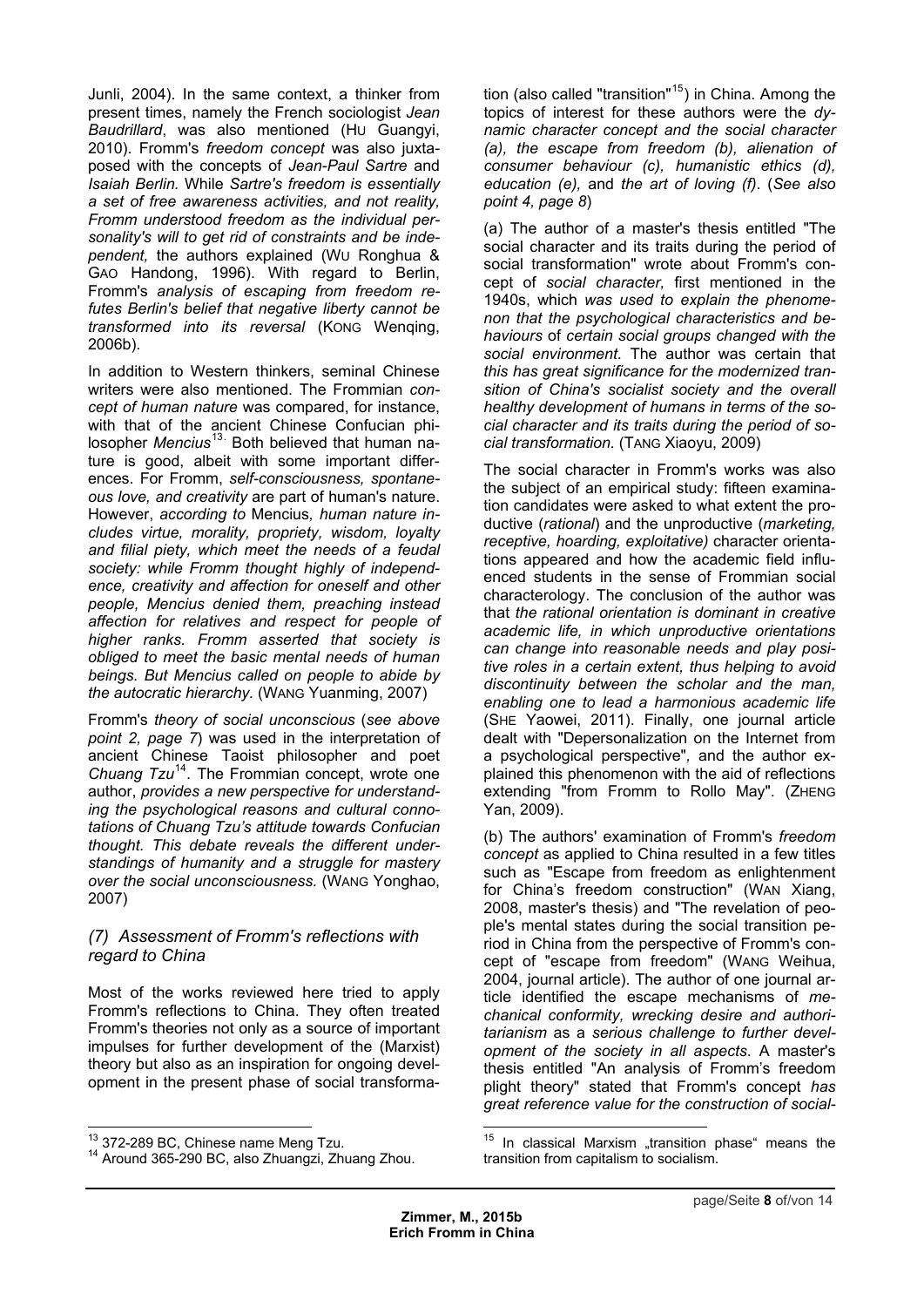*ism in our country* (ZHANG Jun, 2011). Finally, Fromm's freedom concept was used in other practice-relevant contributions, for instance in an analysis of the *migrant workers' predicament* (BIAN Guiping, 2010) or to explain of the *passivating effects of* "*fast-food*" *books on university students*  (ZHAO Kejun & XIONG Huajun, 2012), or to help clarify *vocational students' mental confusion* in a society *undergoing a dramatic transition process* (JIANG Yingchun, 2011).

(c) A master's thesis on *Alienation of consumer behaviour* had to do with the social group of *the new poor* in China, that is, those who earned well but spent or planned their money quickly and because of this actually always had too little money and lived continuously in poverty. With respect to Fromm, the author saw the this phenomenon as manifesting itself in an attitude of alienation to consumption and was sure that *it is very useful for our Chinese to look at the consumption alienation problem nowadays* (JI Yan, 2008). The author of another master's thesis thought that Fromm's concept would offer not only *instructive suggestions for a proper attitude towards consumption* but also for the *development of a harmonious society* (SUN Lingyun, 2006). Another, practice-relevant article studied consumerism in leisure sports. Among other things, the authors claimed, with regard to Fromm's consumption alienation theory, that *we should adopt a sustainable, people-orientated leisure sports consumption mode,* [...] *we should eliminate possessive value orientation, and build a creative personality* (SHEN Keyin et al., 2008).

(d) The aforementioned doctoral dissertation written by KONG Wenqing (2007) on "The Frommian autonomic morality and its meaning for building morality in the social transformation of China" had to do with Frommian *humanistic-ethical concepts* in connection with China. The author indicated that *a transforming societal characteristic of disordered morality calls for a reconstruction of morality*, and *it was important to cognitionally recognize the autonomic attribute of morality in a socialistic market economy.* Fromm's concept would be *highly relevant for present-day China in settling some problems of creating a moral structure, including the shaping of subjective personality, the cultivation of individual moral character, and the construction of socialist institutional ethics* (DENG Zhiwei, 2008b). Another, master's thesis stated that Fromm's humanistic-ethical ideas were really valuable for *building a harmonious society, and the selfrealization of people in modern society* (LIU Nanyan, 2008). Fromm's concept was seen even as *very helpful for guiding the practice of human development* (TAO Xue, 2009).

(e) Great importance for school education and education in the family was attached to Fromm's ideas on *education. The theory of humanistic moral education could be often used for criticism of and*  *reflection on authoritarianism in the present education system, to find a way out of the dreadful state of moral education,* stated a journal article on "Fromm's view of humanistic ethics and reflections on our school morality" (JIAO Yuliang & QI Wunian, 2012). Humanistic concepts regarding the education of teachers in China could be seen as an *academic hot topic in our country these years* and could play *an important, inspirational role in the development and reformation of teacher education in our country,* wrote the author of a master's thesis on this problem. Besides Fromm, he also cited the humanistic concepts of *Rogers* and *Maslow.* He wanted to show what a teacher should be from all of these perspectives: *a self-actualizing, creative person with an attractive personality who is sincere towards students and trusts them*. *A teacher should be a facilitator who is able to establish a cooperation-system with students* (ZHU Xia, 2007)*.* 

(f) Fromm's *ideas about love* were also discussed with reference to practice in China, often with regard to education. This was the case in a master's thesis on "Erich Fromm's philosophical concept of love and its educational illumination" (HUANG Zhiping 2006) and in a journal article entitled "Fromm's 'The Art of Loving'—inspiration for the love education of college students". In the latter case, the author saw Fromm's book as a kind of manual for *ideological and political workers on how to guide and help college students know love and correctly treat the attitude of love in order to establish a healthy and progressive concept of love* […] (GAO Tingting, 2011).

# *(8) Conclusion*

In general, there were no detailed and comprehensible explanations in abstracts showing approval or disapproval of Frommian concepts by Chinese authors. WAN Xiang (*see above point 7b*) indicated the tension between the positive and negative responses of the authors to Fromm, but also their dilemma in their evaluation of Fromm's theories most clearly by describing his own reception of Fromm's theories as follows: *leave the dregs, and take the essence*.

Nevertheless, we can say on the whole that Erich Fromm enjoyed high esteem in China's academic circles. The reason for this is not that Fromm was viewed as a witness of Western capitalism's mistakes. Indeed, the Frommian *criticism of capitalism*  and his ideas on coping with the *plight of modern man* were mostly used by the authors to analyse problems in their own country. With this in mind, Fromm was seen as a provider of ideas and a "lateral thinker" regarding both theoretical and practical questions not only of society and the social milieu but also regarding the individual, mental and spiritual development of people in present-day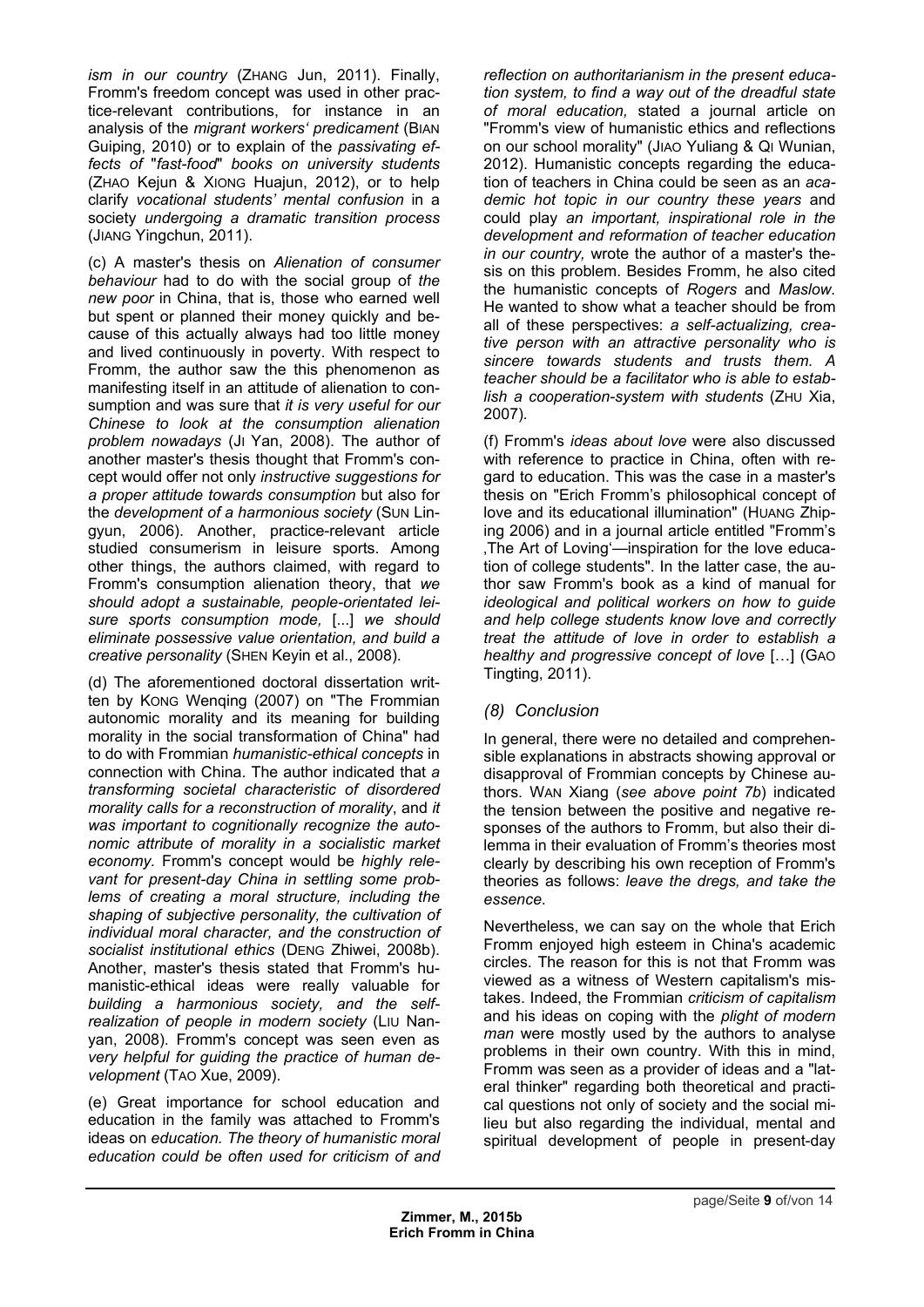China. All in all, Fromm's reflections were welcomed as important impulses for further development of theory and for rethinking practice, but simultaneously they were also criticised because of their *humanistic foundation* and *utopian content,*  mostly by authors with a Marxist background*.* 

## **IV. Fromm's theories in literature and art studies**

The authors of more than 100 academic theses and journal contributions looked into the use of Erich Fromm's social-psychological and humanistic-ethical concepts in the interpretation of fiction and poetry and in other questions of art [Appendix 14]. Regarding the integration of Fromm's socialpsychological concepts into the interpretation of work, advantages were found for Marxist literature theory and its reception: *there is a close relation between research work on Fromm's hominological theory and literary study. The study of Fromm's theory is beneficial to the development of Chinese literary theory. It widens the view of literary study in China. It promotes Marxist theory of art and literature in China and multiplies the receptive views of Marxist theory of art and literature,* as one alreadymentioned author of a doctoral dissertation stated about Fromm's "hominology" (FANG Xingfu, 2008e, *see above, page 4*).

# *(1) Interpretation of fiction and poetry*

Of almost 60 *academic theses* in this area, most concerned "English language and literature". Some, however, concerned themselves with "Comparative literature and world literature", "Literature and art", "Foreign language and literature", "Russian language and literature", and "Chinese modern and comparative literature". The high proportion of works on "English language and literature" may be connected with the fact that the Chinese students were offered *courses on Erich Fromm* in English within the framework of their English studies. For example, one course offered on the Internet in Advanced English<sup>16</sup> and named "The worker as creator or machine" contained a short introduction to Fromm's life and work as well as quotations from his "The Sane Society" - not, however, without some criticism of F[ro](#page-9-0)mm [Appendix 15].

<span id="page-9-2"></span><span id="page-9-1"></span><span id="page-9-0"></span>The authors in this group mainly offered interpretations of authors of the  $19<sup>th</sup>$  and the  $20<sup>th</sup>$  centuries from the USA (e.g. *Louise Erdrich, Paul Auster*, *Joyce Carol Oates, Don DeLillo*, *Toni Morrison, J. D. Salinger, Saul Bellow, Tennessee Williams*, *Ernest Hemingway, Hilda Doolittle* [H. D.], *Emily Dickinson*) and Great Britain (e.g. *Margaret Drabble, Harold Pinter*, *John Fowles, Doris Lessing,* 

*George Orwell*, *Aldous Huxley*, *Charles Dickens*) and Australia (e.g. *Brian Castro, Martin Boyd*). Authors from China were also discussed (e.g. *GU Long, BAI Xianyong, Eileen Chang*, *CAO Yu*, *LU Xun*), rarely from Russia (*Michail Bulgakow*) or Japan (*Yukio Mishima*); and also from other countries, e.g. *Marguerite Duras*, *Franz Kafka, James Joyce, Stefan Zweig,* as well as the "classic writers": *Jane Austen*, *Edgar Allan Poe*, *Jonathan Swift*—and, of course, *Shakespeare*. Some authors were discussed in several works, most often *Doris Lessing* (6 times) but also *Oates*, *Bellow*, *Drabble*, *Fowles, Morrison* and *Orwell* (each 3 times).

With regard to literature interpretation, the centre of attention was Fromm's alienation concept; apart from it, his theories of love and "escape from freedom" were also very important. Also his concept of social character in the form of his destructiveness theory, his concepts of human nature with need theory, of human isolation and loneliness, of humanistic psychoanalysis generally or his concept of dream interpretation were used. Occasionally the authors took other authors besides Fromm into consideration, as for example *Freud, Marx, Lukács, Herbert Marcuse, C. G. Jung, Ben Agger or Irvin D. Yalom*. Tangentially, the present study found that not only "serious" fiction and poetry were subjects of interpretation but also formats taken from the television entertainment business, like the television show "America's Next Top Model", which was interpreted in light of Fromm's observations on alienation of consumer behaviour (MA Lihui, 2012).

In the following, examples are given of the application of Fromm's concepts regarding loving (a), isolation and loneliness (b), and destructiveness (c), along with examples of interpretations of the artistic personality (d); all of these examples are from *Master's theses* or *doctoral dissertations*.

(a) The author of a master's thesis felt that the story "Jerusalem the Golden" by the English novelist Margaret Drabble<sup>17</sup> would require an interpretation perspective which goes beyond previous interpretations by taking the feminist point of view into consideration. The author bases this standpoint on Fromm's *t[heo](#page-9-1)ry of love* and discusses a road to spiritual redemption which is established by the love of the protagonist *Clara*, who *drives away loneliness and alienation through love, making it possible to live harmoniously with others and with the whole world* (CENG Lin, 2007). The author of another master's thesis arrived at similar conclusions based on an analysis of love stories by the Chinese writer *Eileen Chang*18. The author of the

<sup>&</sup>lt;sup>17</sup> Born 1939.

<sup>&</sup>lt;sup>18</sup> Chinese name: ZHANG Ailing, born in 1920 in Shanghai, died in 1995 in Los Angeles.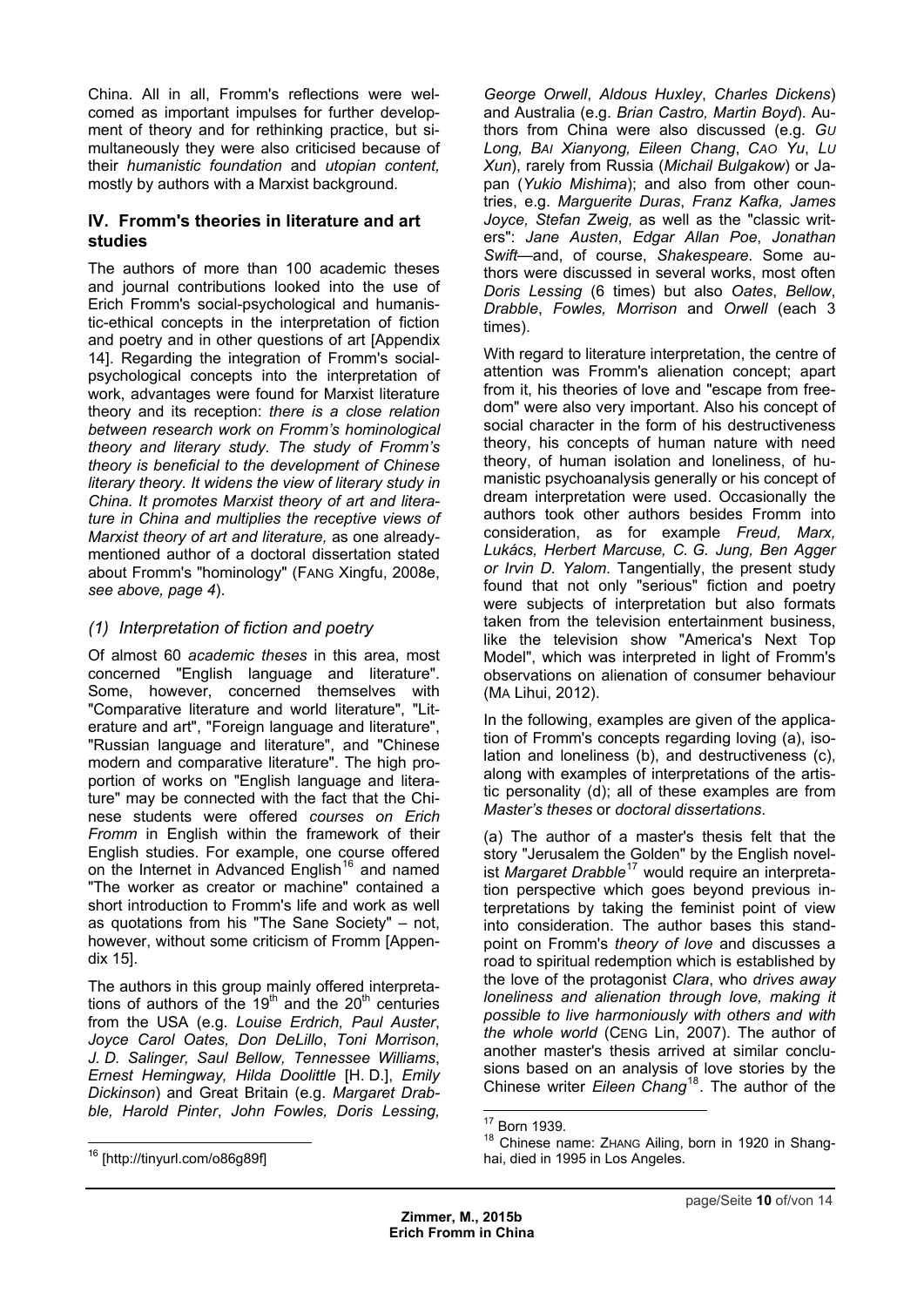thesis summed up by writing that *if we can look on love as a kind of art that can be obtained by train*ing according to Erich Fromm, the ceaseless, "*desolation" and* "*vacuity*" *that plagues us will cease* (DU Ruihua, 2005). Finally, Fromm's concept of a mother's love was used in a comparison of the French writer *Marguerite Duras*19 with Eileen Chang. Among other points, the author explained that *their dysfunctional child experiences* made it possible for them to become writers and influenced their works (WU Xia, 2007).

(b) A master's thesis entitled "Loneliness in East and West" focused on a comparative study of the phenomenon of *loneliness* in the works of *Franz Kafka*<sup>20</sup> and *Lu Xun*21. The author asked why the images of loneliness-awareness in the works of both writers were different, although both authors concentrated on the same issues—"human existence[",](#page-10-0) and "freedo[m"](#page-10-1). To this end, he attempted to use the Frommian understanding of freedom and loneliness to interpret the works of Lu Xun and Kafka. He also discussed the problematic aspects of interpretation. (WANG Meng, 2011)

(c) Fromm's concept of *human destructiveness* was used e.g. for an interpretation of the novel "The Collector" by *John Fowles*<sup>22</sup>. This concept has rarely been discussed in Chinese literary criticism to date, states the author of a doctoral dissertation entitled "Necrophiliac character versus biophilic character". The character [s](#page-10-2)tructure of the protagonist *Clegg* indicates a principally destructive orientation and regresses increasingly in the direction of necrophilia. Clegg's character is hardly to be explained by means of the *pan-sexism of Sigmund Freud's libido theories*. Fromm's psychological characterology, however, provides a direct, evident image for Clegg's anomaly: *Clegg is a pathological character. He suffers from malignant narcissism, cold sadomasochism, and has a hoarding character with a necrophilous unconscious*. *John Fowles touches upon a very latent, dangerous and hidden human natural tendency: the syndrome of decay which is a mixture of narcissism, anal-hoarding character, sadomasochism, and necrophilia.* (PAN Jiayun, 2005)

The author of one master's thesis felt that a topic insufficiently acknowledged by literary reception in China to date is *isolation versus intimacy* as presented in "The Magus"—another novel written by John Fowles. The thesis author stated that he would *introduce the concept* "*isolation and intimacy*" […] to explore *the behaviour of the literary character, Nicholas, in this work of fiction.* In doing so, he would adopt *the theories of Erich Fromm* 

*and Irvin D. Yalom*<sup>23</sup> *to explore how isolation and intimacy is reflected in The Magus.* (DUAN Dan, 2011)

(d) In addition to [poi](#page-10-3)nt (a) (*see above, page 12*), some Chinese authors also attempted to understand the personalities of the writers by applying Fromm's concepts. For example, *Stefan Zweig*<sup>24</sup> was studied in light of Fromm's theories of freedom, alienation and loving (LENG Yandan, 2012). Or the American poets *Emily Dickinson*<sup>25</sup> and *Hilda Doolittle*<sup>26</sup> (known by her initials "H.D.") were e[x](#page-10-4)amined in view of Fromm's concept of freedom. One author of a master's thesis attempted to interpret the latter poet's poems and letter[s](#page-10-5) by means of Fro[mm](#page-10-0)'s theory of freedom. Using Frommian terminology, she wrote: *HD wanted to seek freedom, to keep her individuality, but the real world confined her. Freedom and understanding for her ended eventually in solitude, isolation and fear. In order to seek positive freedom and keep her own individuality, she intentionally chose to escape into her mythic, poetic world. She created an idealistic world through her writing of mythic poems and thus fulfilled spiritual freedom and self-realization, realizing the pursuit of beauty and truth, the pursuit of women's equality, the pursuit of the freedom of belief, the pursuit of the freedom of love and pursuit of the freedom of creation. HD created a rich world in her mythic poetry, fulfilled her spiritual transcendence, and gained positive freedom* (LI Yufen, 2009).

A similar variety of interpretations resulting from the use of Fromm's concepts was found in ca. 50 *journal articles.* Among others, the following works were interpreted:

- *Herman Melville's*<sup>27</sup> novel "Moby Dick". The author used for its interpretation *both Fromm's psychological concepts of the social unconscious and social character* (BAI Anyang, 2006);
- Cormac McCarth[y's](#page-10-1)<sup>28</sup> novel "Blood Meridian". Its main character, who is a supporter of war, is interpreted by author with use of Fromm's *destructiveness theory.* The author's conclusion: *The bloody scenes presented i[n t](#page-10-6)he novel reflect the cruelty of war, and indicate the long existence of war, thus reminding people to fight against the source of war in order to enjoy a peaceful life* (ZHANG Xun, 2012);

 *Franz Kafka'*s stories "A Hunger Artist" and "The Metamorphosis". For the story "A Hunger Artist" the author used Fromm's concept of "humanistic conscience", for "The Metamorphosis"—his alienation concept (YANG Jiale, 2006), that also served e.g. for interpretation of *Robert Frost's*<sup>29</sup> poem "Stopping by

<sup>&</sup>lt;sup>19</sup> 1914-1996.

<span id="page-10-3"></span> $^{20}$  1883-1924, German-language writer, born in Prague.<br> $^{21}$  1881-1936, Chinese writer, translator and literary critic.

<span id="page-10-6"></span><span id="page-10-5"></span><span id="page-10-4"></span><span id="page-10-2"></span><span id="page-10-1"></span><span id="page-10-0"></span> $22$  1926-2005, English novelist.

 <sup>23</sup> Born in 1931, US-American existential psychotherapist.

<sup>&</sup>lt;sup>24</sup> 1881-1942, Austrian writer.<br><sup>25</sup> 1830-1886.<br><sup>26</sup> 1886-1961.<br><sup>27</sup> 1819-1891, US-American writer.<br><sup>28</sup> Born in 1933, US-American novelist and therapist.<br><sup>29</sup> 1874-1963, US-American poet.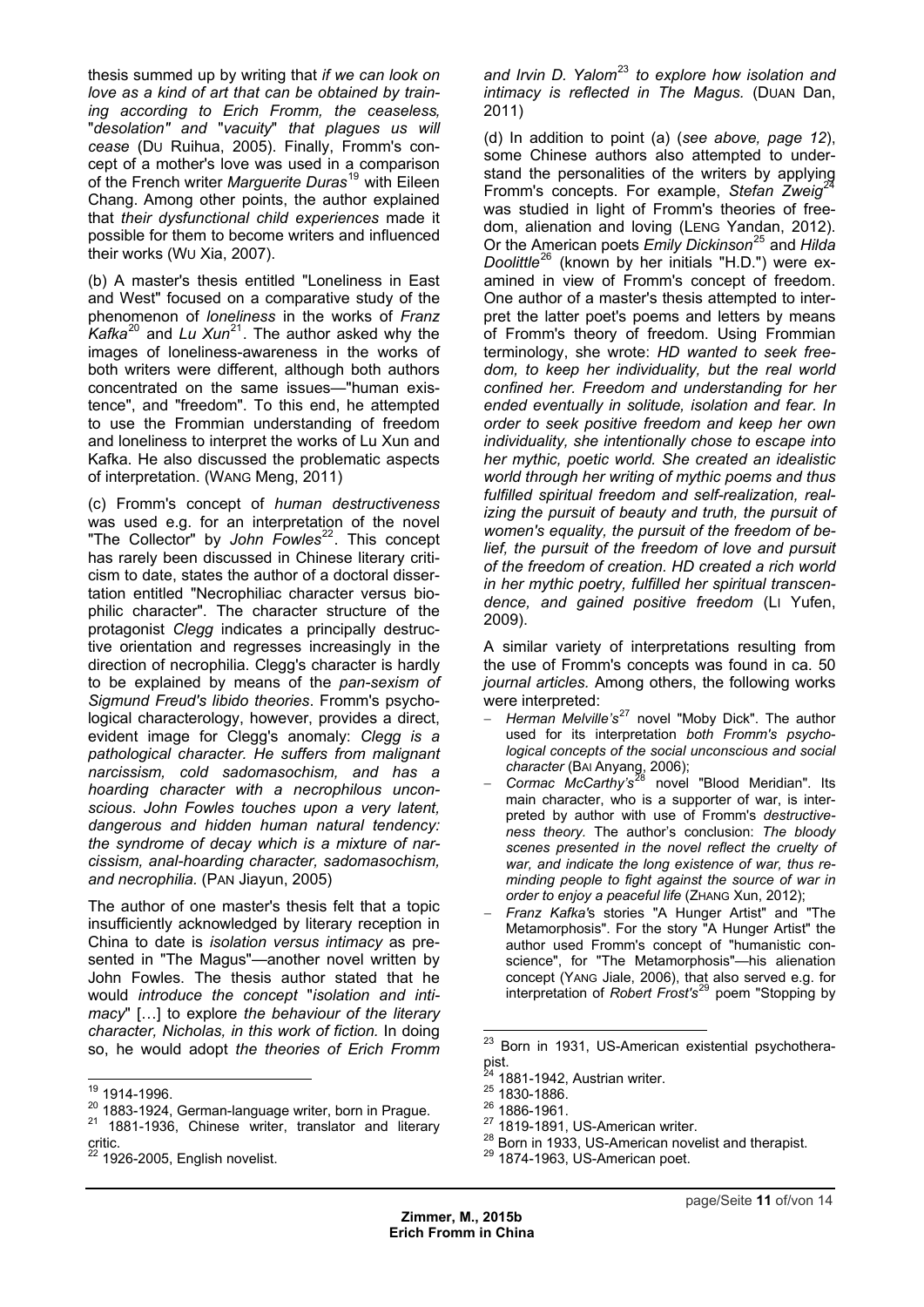Woods on a Snowy Evening" (AI Guiqin & HOU Lixiang, 2010);

 *Tennessee Williams*' 30 play "Cat on a Hot Tin Roof" was interpreted in light of Fromm's "theory of love" (LI Zaoxia, 2008). This concept was also used in an analysis of the novel "Lucinda Brayford" by Australian writer *Martin Bo[yd](#page-11-0)*<sup>31</sup> as well as "Pride and Prejudice", by the English writer *Jane Austen*<sup>32</sup> (ZHENG Baojun, 2011).

## *(2) Other questions [of](#page-11-1) literature and art*

General and practical issues of literatur[e](#page-11-2) and art came up in a few contributions. For example, in a *master's thesis* the problem of "Fear of literary activities" was discussed in light of Fromm's freedom concept (LI Xiuzhen, 2011). The author also studied the "influence of traditional culture on modern design", or, more directly, how a *loss of one's spiritual home* can *be avoided* in a culture where lifestyle is geared to possession. With regard to modern product design, this means that one should orientate oneself more towards traditional culture, with its emphasis on *humanistic values such as the advocacy of nature, simplicity and frugality, with a return to purity and simplicity and humans at the centre of attention*—all of which are not found often enough in modern product design (LÜ Xin, 2005). Various *journal articles* also took up philosophical and specific literary-critical and practice-relevant questions. This included, for instance, the psychoanalytical problem of the Oedipus complex in literary criticism, which was called into question in light of a correct theory of matriarchy—as described by Fromm according to *Bachofen* (JI Li, 2010).

## *(3) Conclusion*

According to FANG as quoted above, an integration of Fromm's social psychological concepts makes a further development of Marxist literature and art theory possible (*see above, page 12*). No such positive statements were found in the abstracts of other authors' contributions. Would it be possible to prove Fromm's importance at least quantitatively? In the case of *Saul Bellow,* for example, a comparison of the total number of works on literary and art studies with the number of works in which Frommian concepts were used produced more than 200 works in total, but only five in which Frommian concepts were used. On the whole, depending on the respective artist, the ratio ranged from 2,000 / 1 (*LU Xun*) to 42 / 3 (*Margaret Drabble*), which *numerically* would indicate a rather minor importance of Fromm in Chinese literary and art studies. [Appendix 16]

## **V. Discussion (theses)**

An evaluation based on abstracts is possible only to a limited extent, especially in view of the rapid pace of change of Internet data. Therefore only theses are mentioned in the following, and their validity would also need to be verified by collating the full texts of the Chinese-language original works or at least their translations. [Appendix 17]

(1) Fromm reception in China centres around an analysis of his reflections. In the context of this analysis he is seen as a representative of "Western Marxism" and a humanistic thinker.

(2) Fromm's "classic" thought was discussed with regard to its importance for theory and practice. In the case of theory, historical materialism and ethical questions were in the forefront of attention. With regard to actual practice, the attention of the Chinese authors focused mostly on aspects of social and societal relations in China, usually in the context of present social and societal transition. The Frommian concepts most frequently discussed were:

- escape from freedom,
- alienation, including alienation of consumer behaviour,
- humanistic ethics.

Discussions of Fromm's religious concepts were comparatively seldom, even though these concepts are central to Fromm's thought. Also touched upon rather infrequently were the issues of "humanistic psychoanalysis" and "education".

(3) Most Chinese authors writing *about* Fromm came from a background of "Marxist philosophy", followed by backgrounds in "ethics" and numerous different, generally socio-scientific fields. The discipline of "psychology" was rarely introduced, and "psychoanalysis" not at all. This might be due to the fact that the academic study of psychological disciplines again became acceptable only after the end of the Cultural Revolution (1976). In the specialist psychoanalytic literature that I was able to find up to now, the name of Fromm is practically absent, and is never found in the writings of the two other schools of psychotherapeutic thought presently applied in China, namely behavioural therapy and systematic therapy<sup>33</sup>. Fromm was briefly mentioned in only one article entitled "Humanistic Psychology in China"—next to *Abraham Maslow, Carl Rogers* and *Rollo May* (XU Jinsheng, 2007).

 <sup>30</sup> 1911-1983, US-American writer.<br><sup>31</sup> 1893-1972.<br><sup>32</sup> 1775-1817.

<span id="page-11-2"></span><span id="page-11-1"></span><span id="page-11-0"></span>

 $\overline{a}$  $^{33}$  See e.g. Haag (2012); Simon et al. (2011); PLänkers (2010); Internet: Psychoanalytikerinnen*.* Biografisches Lexikon; OSNOS (2011); VARVIN & GERLACH (2011); XU Jinsheng (2007); XU Yong et al. (2011); ZHANG Jingyuan (2003); ELZER (2000).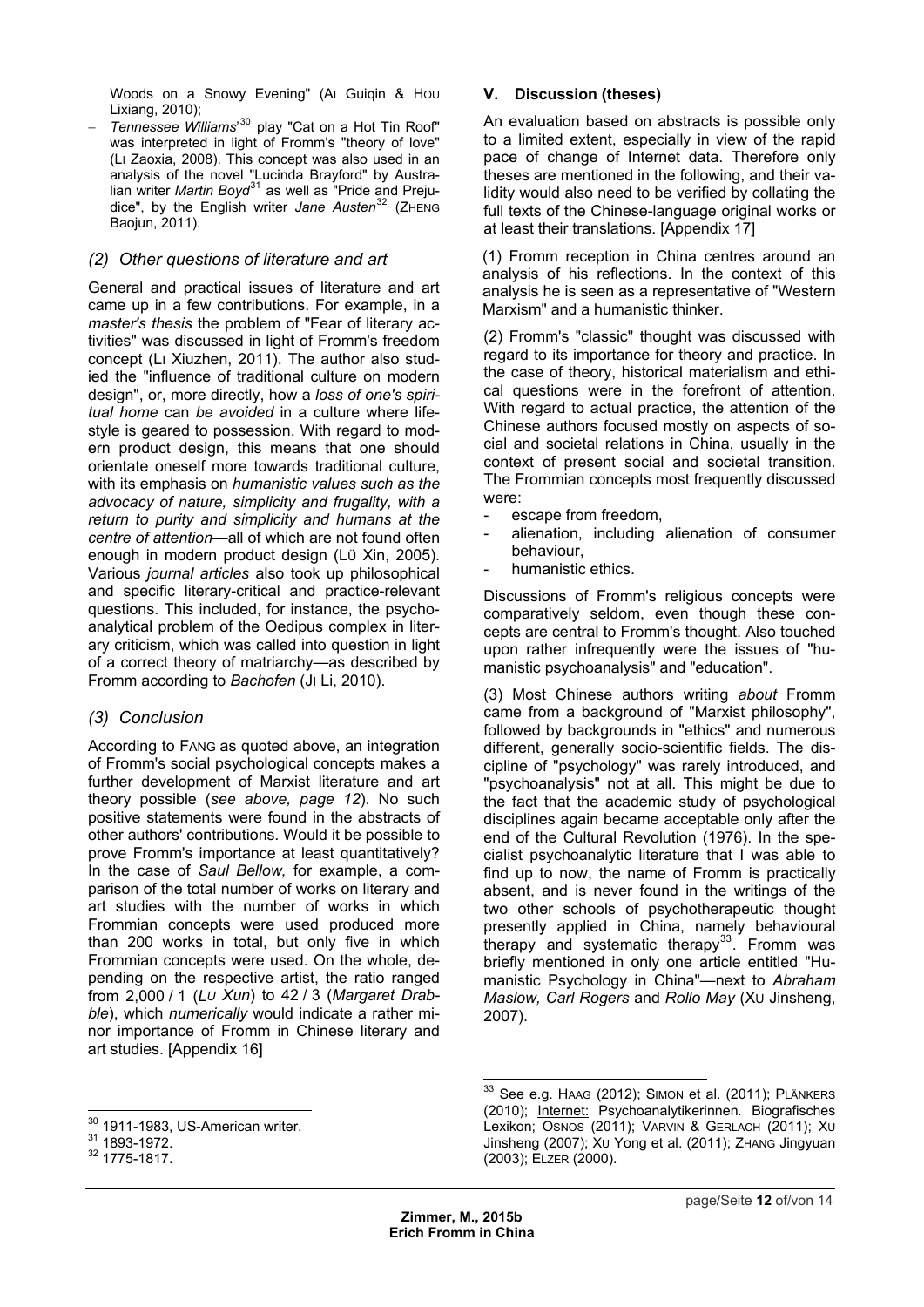$(4)$  The Chinese authors of the numerous demic theses attempted first and foremost to understand and adequately describe Fromm's reflections on the basis of the primary literature. In doing so, they opened themselves partly to new ways of understanding and interpreting. They did not get lost in the abstraction desert of modern philosophy or experimental psychology. Their principal aim was to analyse the possibilities of realizing Fromm's concepts in life practice and societal practice. This, however, raises the issue of a possible problem—namely that of trying to apply Fromm's ideas and concepts in recipe-form and only fragmentarily. The psychoanalyst *Antje Haag,*  who conducted many training courses in psychoanalytic psychotherapy in China between 1988 and 2008, observed such a pattern among many of her students, namely that *they participated in courses of different schools of therapy at the same time* and *simultaneously mixed together elements of different types of therapy* in their therapeutic applications. This made them suspect *that our efforts led more to an imitation than to a deep understanding of a new, subject-related theory of the human soul for China* (HAAG, 2012, p. 144f.).

(5) The Marxist interpretation of Frommian reflections follows no consistent pattern. It ranges from the "Sino-Marxism" of the 1960s to Marxism with a humanistic impression and with "socialist" and "capitalist" elements. Discussion in this area also reflects the diversity of currents of Marxist thought in present-day China, as observers have testified (see e.g. Heinrich Böll Foundation, 2009).

(6) Fromm's humanistic foundations of thought and the drafts of his writings on individual and societal change were controversially discussed by the authors. Fromm tended to win more approval from authors with an ethical or other specialist background than from those in exclusively Marxist fields. On the whole, most of the authors regarded Fromm's reflections at least as a stimulus for further thought regarding both theory and social and societal practice in China.

(7) Whether the discussion of Fromm's thought has been "stuck" in China for the last 40 years, as the author quoted at the beginning stated (*see above, page 1*), one cannot assess adequately on the basis of titles and abstracts. An evaluation of the reception of Frommian thought in China should be oriented in any case less towards Western criteria and a Western focus of discussion than towards the cognitive interests of scientists in the face of social and societal problems in China.

<span id="page-12-1"></span><span id="page-12-0"></span>(8) The social-psychological concepts of Fromm have a certain place in Chinese literary and art studies. They tend to be taken over using Frommian specialist terms. The use of Fromm's concepts is justified by the statement that they are new and more effective than previous patterns of inter-

pretation, e.g. according to Freud. The specialist background of the authors reviewed here is predominantly that of "English language and literature". Here the interpretation of fiction and poetry takes advantage of Fromm's concepts of alienation (including consumer alienation), of love, and of "escape from freedom" (escape mechanisms, negative and positive freedom).

To sum up, China's academic world continues to accompany the country's social and societal transition critically. The social-psychological concepts of Erich Fromm play a certain role here. An analysis of the reception of Frommian thought in China can lead in the West to a deeper understanding of relationships in both culture groups.

## **VI. Project ideas**

If initiated and carried out in actual practice, the project ideas below would support the reception of Fromm's thought in China while also contributing to that reception in the West. While these ideas may seem far-fetched at first, I find them absolutely realistic.

(1) *Translation of the Erich Fromm Archive and the International Erich Fromm Society web pages into Chinese.* 

(2) *Issuing the International Erich Fromm Society's journal* "*Fromm Forum*" *in the Chinese language.* 

*(*3) *Translation of sample publications (academic theses, journal contributions) into English.*

Here the most appropriate titles from Appendix 17 should be chosen.

(4) *Translation of Erich Fromm: Complete Edition into Chinese (including an index of subjects and persons and editorial notes).*

(5) *Initiation and advisory support for academic theses by German-speaking Chinese and/or Chinese-speaking German authors.*

A possible topic: "The reception of Erich Fromm's thought in China" at a Chinese university (see for example *Appendix 6*) and/or at a German university.

(6) *A conference at a university in China.*

The subject of conference should express the tension in which Fromm reception in China exists, and include a reference to the definition of "harmonious society" e.g. at the 17th Congress of CPC and its implementation efforts until today (see e.g. Friedrich-Ebert-Stiftung). The conference could possibly take place in cooperation with the *World Ethics Institute at Peking University*34, which was founded successfully in 2012 as an initiative of Karl Schlecht<sup>35</sup>.

 $34$ [http://www.karl-schlecht.d[e/e](#page-12-0)n/china/world-ethosinstitute-beijing-weib/?F=-1].

<sup>[</sup>http://www[.ka](#page-12-1)rl-schlecht.de/en/foundations/?F=-1].